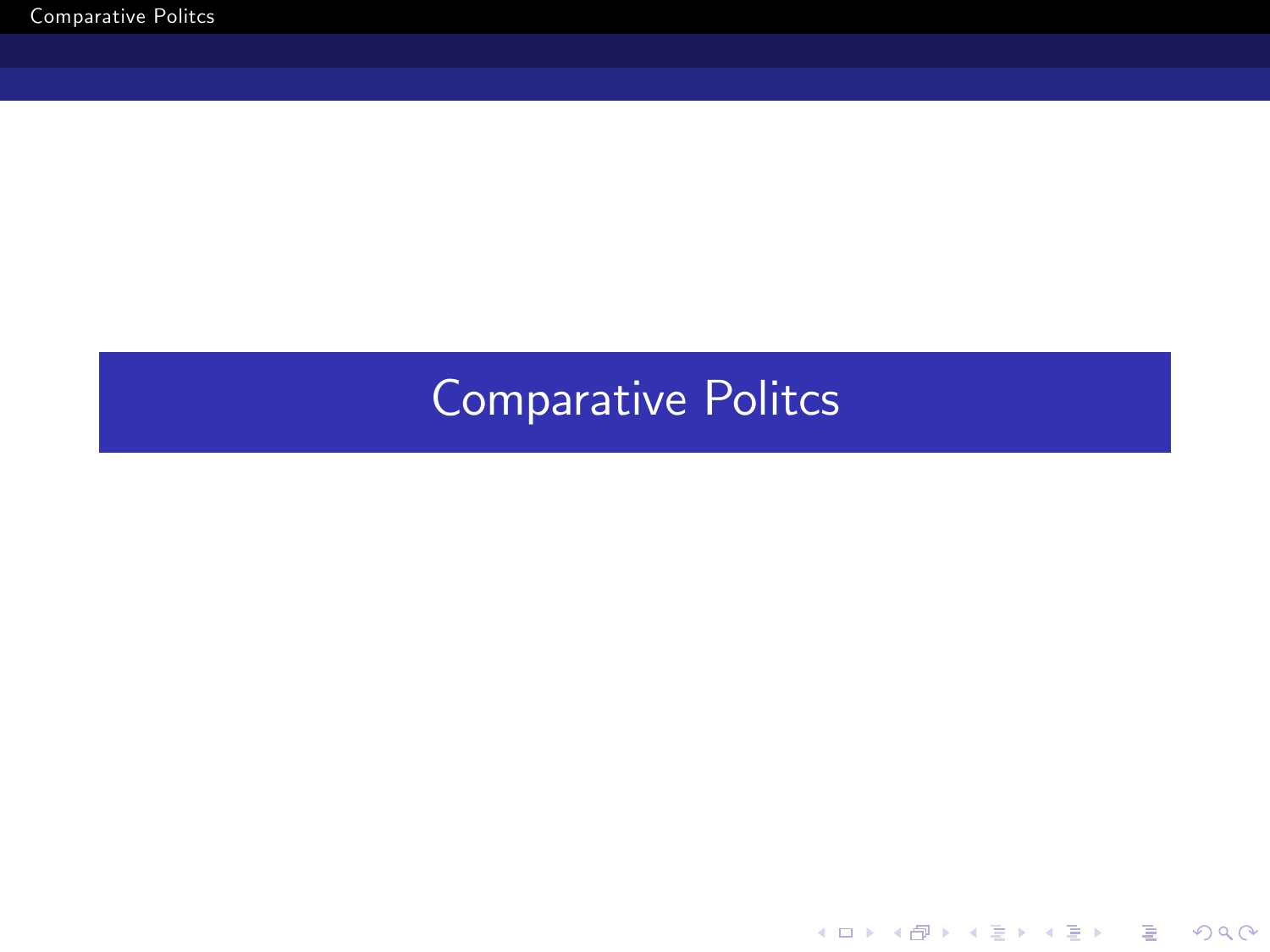Does electoral rule matter in determining policy choices?

### We consider two different kinds of electoral rule 1) Majoritarian

2) Proportional

There are  $n$  (n odd)provinces. In the Majoritarian systems, the winner wins at least  $\frac{n+1}{2}$  provinces. In each of these provinces, winner is declared by the majority rule. In the proportional system, the winner gets support from the majority of the whole population.

**KORKAR KERKER DRAM**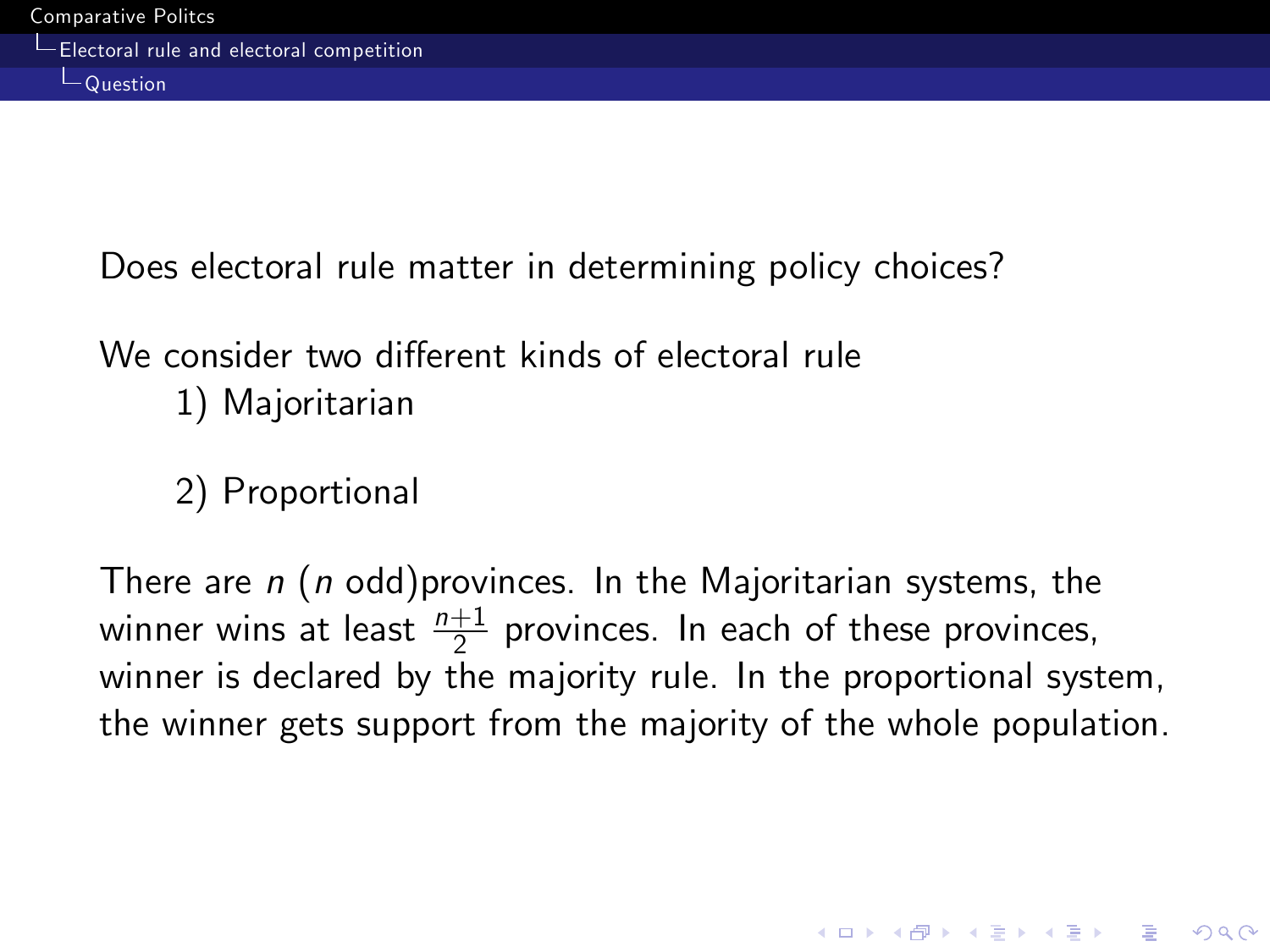A society with 3 groups of voters:  $J = 1, 2, 3$ 

$$
w^J = c^J + H(g)
$$

$$
c^{J} = \text{Private consumption} = (1 - \tau) + f^{J}
$$
  

$$
H(g) = \text{Utility from the public good } g
$$

Budget constraint

$$
3\tau = \sum_{J} f^{J} + g + r
$$

 $r =$  Private rent to political parties Policy vector

$$
\mathbf{q} = \left[ \tau, g, r, \left\{ f^J \right\} \right] \geq 0
$$

K ロ ▶ K @ ▶ K 할 > K 할 > 1 할 > 1 이익어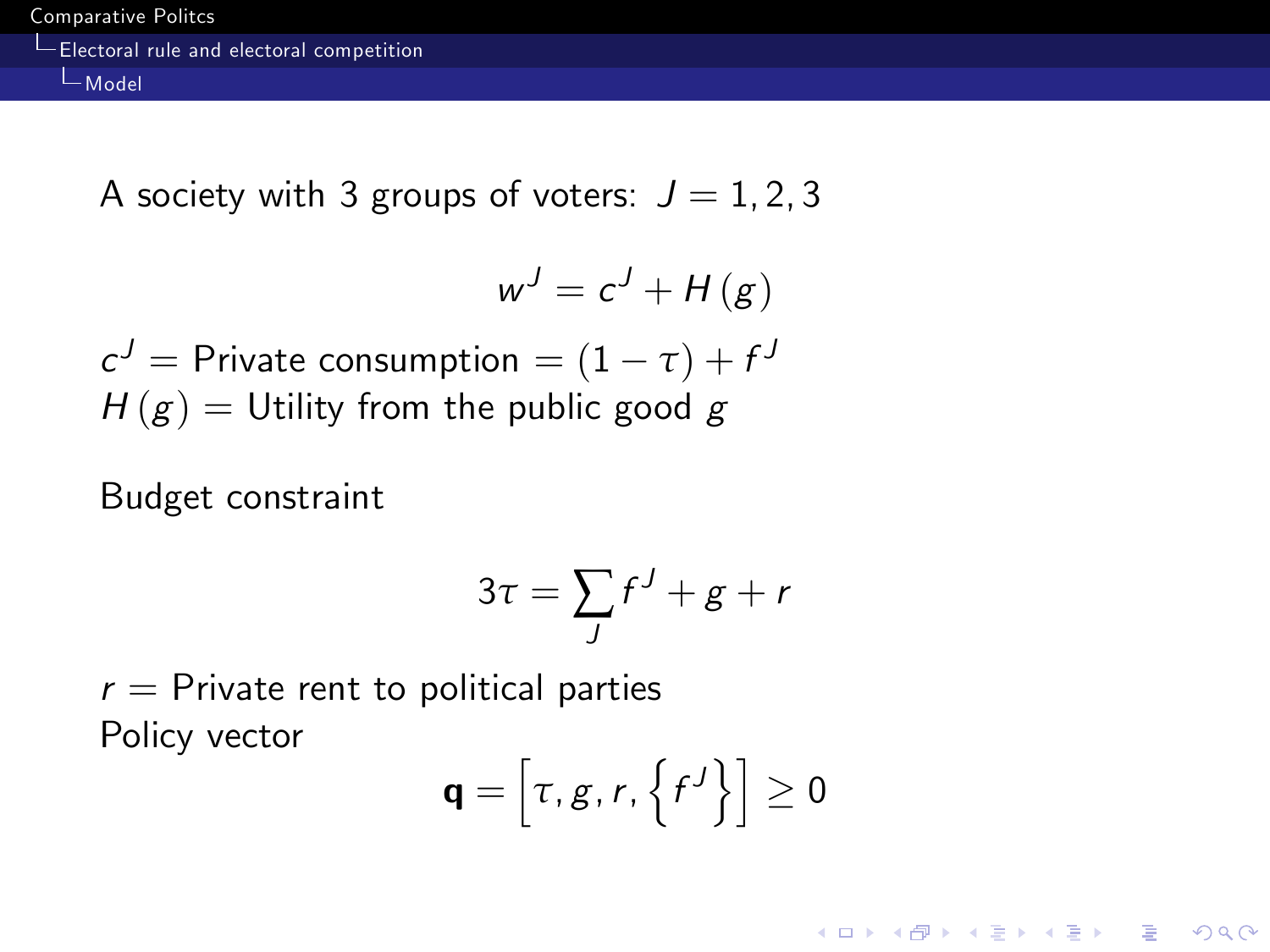Socially optimal allocation

$$
\max W = \sum w^{J} = \sum \{ c^{J} + H(g) \} = \sum \{ (1 - \tau) + f^{J} + H(g) \}
$$
  
= 3(1 - \tau) + 3\tau - g - r + 3H(g) = 3 - g - r + 3H(g)

Optimal policy choices:

$$
g^*: H_g(g^*) = \frac{1}{3}, r^* = 0
$$

Redistributive transfers are indeterminate; But with concave utility function of private consumption, we will have  $f^{J^*}$  to be equal for each group. Further, if we assume any positive tax distortion,  $f^{J^*}=0.$ 

**KORK STRATER STRAKER**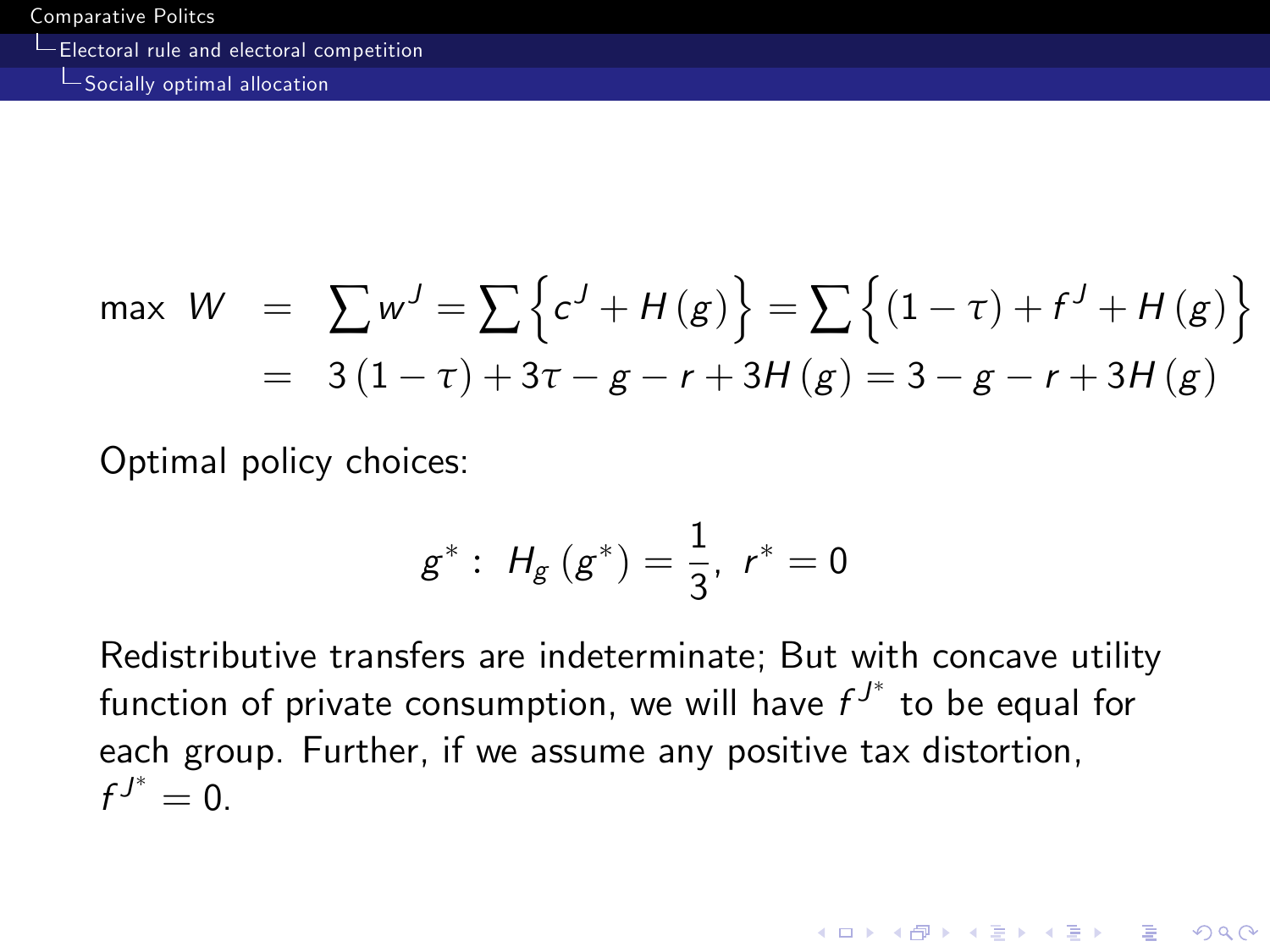Electoral Competition

Parties want to maximize  $P_P(R + \gamma r)$ Assume probabilistic voting Voter  $i$  in group  $J$  votes for party  $A$  if

$$
W^J\left(\mathbf{q}_A\right) > W^J\left(\mathbf{q}_B\right) + \left(\delta + \sigma^{iJ}\right)
$$

where  $\delta + \sigma^{iJ} =$  voter *i*'s ideological preference for party  $B$ .

$$
\delta \sim \text{Uniform}\left[-\frac{1}{2\psi}, \frac{1}{2\psi}\right]; \quad \sigma^{iJ} \sim \text{Uniform}\left[-\frac{1}{2\phi^{J}} + \bar{\sigma}^{J}, \frac{1}{2\phi^{J}} + \bar{\sigma}^{J}\right]
$$

**KORK EXTERICATES**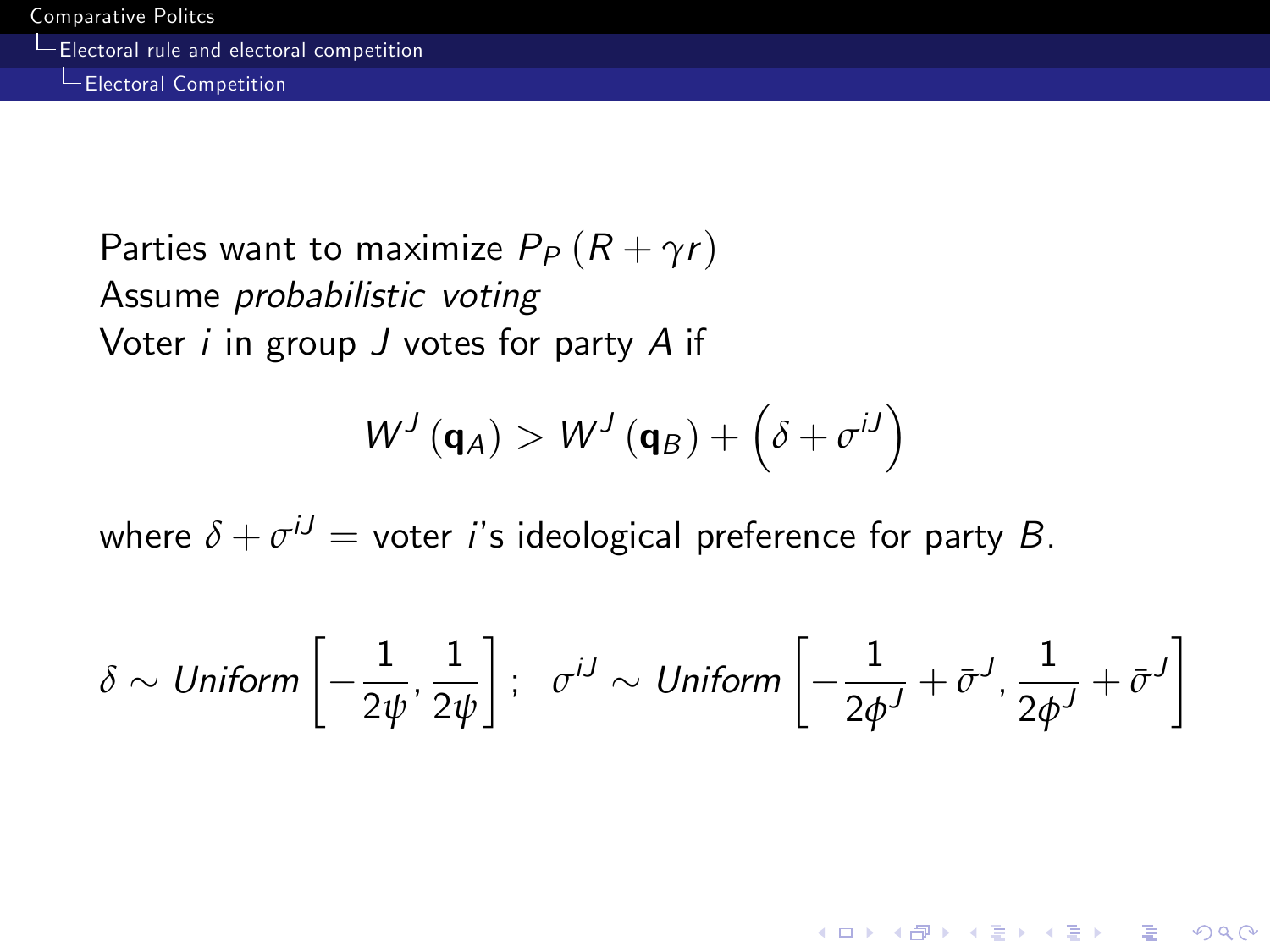**L**Electoral Competition

Assume  $\bar{\sigma}^1<\bar{\sigma}^2=0<\bar{\sigma}^3$  (ordering in terms of their ideological stance) Further assume  $\phi^2 > \phi^1$ ,  $\phi^3$ . For convenience:  $\bar{\sigma}^1 \phi^1 + \bar{\sigma}^3 \phi^3 = 0$ .

**K ロ ▶ K @ ▶ K 할 X X 할 X → 할 X → 9 Q Q ^**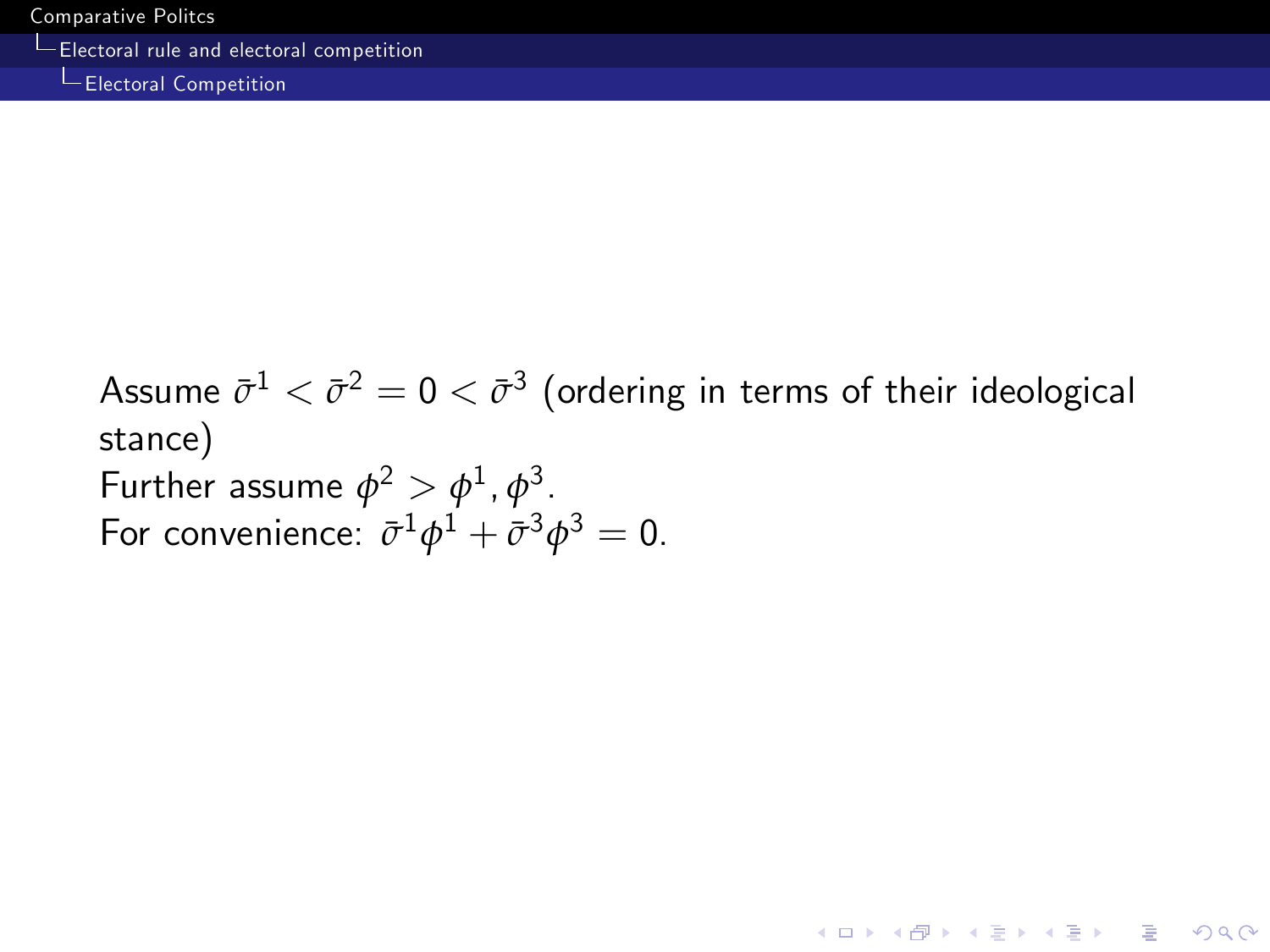Electoral Competition

Define  $\pi_{A,J}$  = vote share of party A in group J For a given *δ*,

$$
\pi_{A,J} = P\left[\sigma^{iJ} < W^{J}\left(\mathbf{q}_{A}\right) - W^{J}\left(\mathbf{q}_{B}\right) - \delta\right]
$$
\n
$$
= \frac{1}{2} + \phi^{J}\left[W^{J}\left(\mathbf{q}_{A}\right) - W^{J}\left(\mathbf{q}_{B}\right) - \delta - \bar{\sigma}^{J}\right]
$$

KO KKOK KEK KEK LE I KORO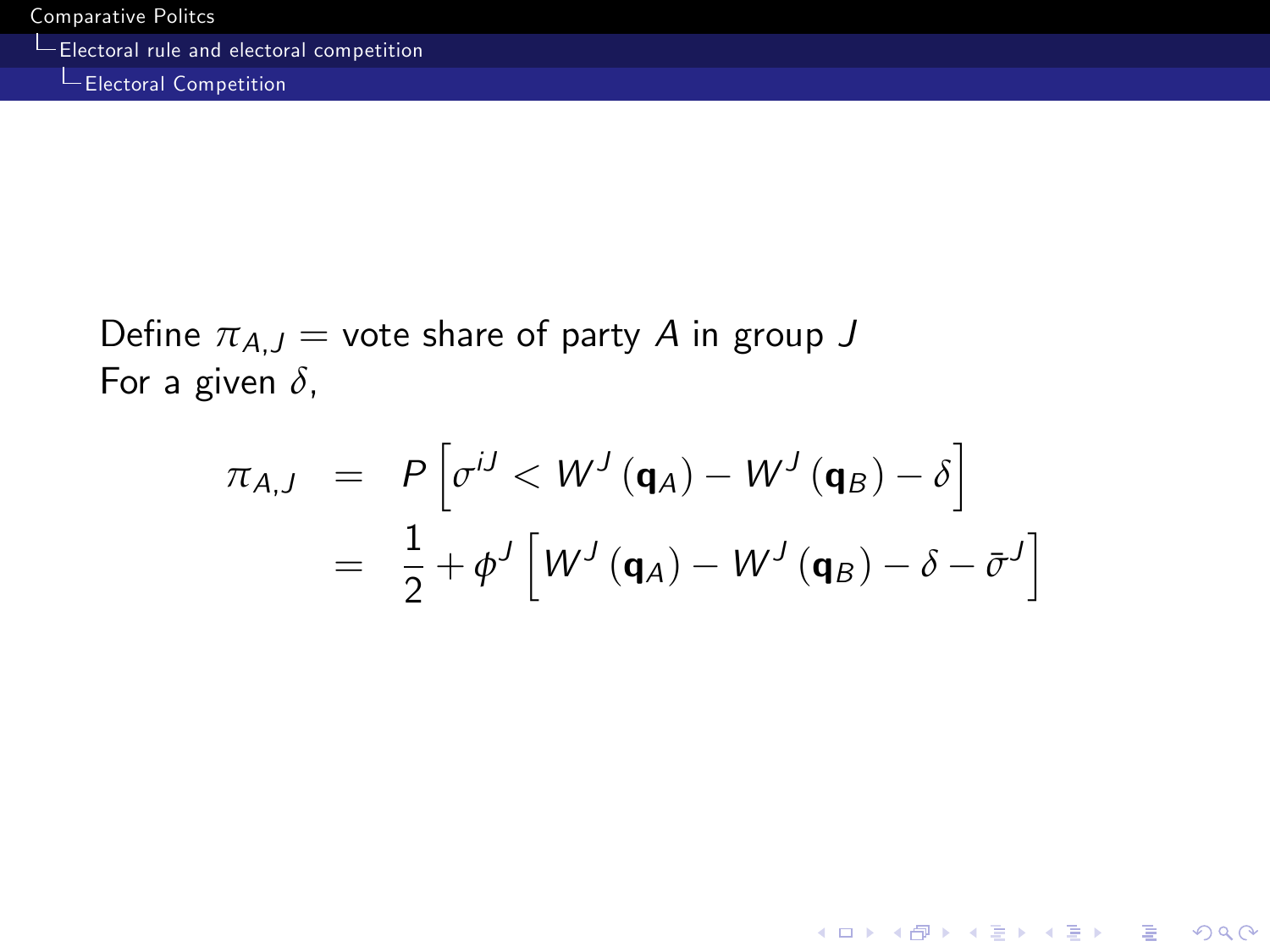Electoral rule and electoral competition

**L**Single District Election

In a single district election the candidate has to win the majority of the seat the whole population.

$$
P_A = \Pr\left[\frac{1}{3}\sum \pi_{A,J} \ge \frac{1}{2}\right]
$$
  
=  $\frac{1}{2} + \frac{\psi}{3\phi} \sum_J \left[\phi^J \left(W^J \left(\mathbf{q}_A\right) - W^J \left(\mathbf{q}_B\right)\right)\right]$  where  $\phi = \sum_J \phi^J / 3$ 

and using the fact  $\bar{\sigma}^1\phi^1+\bar{\sigma}^3\phi^3=0.$ Party A maximize  $(R+\gamma r)\left\{\frac{1}{2}+\frac{\psi}{3\phi}\sum_{J}\left[\phi^{J}\left(W^{J}\left(\mathbf{q}_{A}\right)-W^{J}\left(\mathbf{q}_{B}\right)\right)\right]\right\}$ , given  $\mathbf{q}_{B}$ 

Claim 1:

$$
\mathbf{q}_A = \mathbf{q}_B = \mathbf{q}^*.
$$

How to show: Both parties solve the same maximization problem given others choice**KORKAR KERKER DRAM**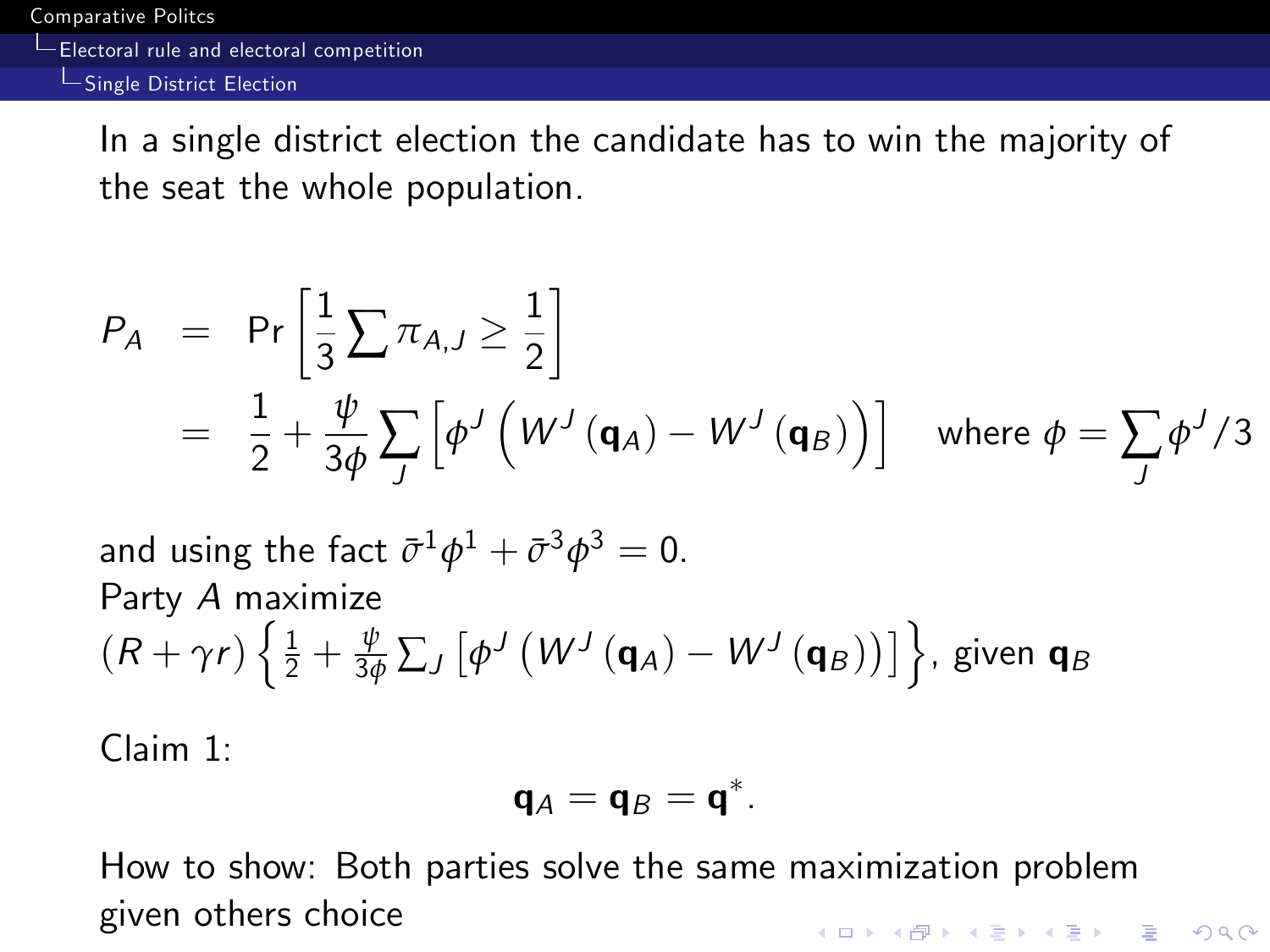Electoral rule and electoral competition

Single District Election

Claim 2:

$$
f^2>0, f^1=f^3=0
$$

How to show: Party A maximize

$$
(R + \gamma r) \left\{ \frac{1}{2} + \frac{\psi}{3\phi} \sum_{J} \left[ \phi^{J} \left( W^{J} \left( \mathbf{q}_{A} \right) - W^{J} \left( \mathbf{q}_{B} \right) \right) \right] \right\}
$$
  
since  $(1 - \tau) + f^{J} + H(g)$  and  $3\tau = \sum_{J} f^{J} + g + r$   

$$
= (R + \gamma r) \left\{ \frac{1}{2} + \frac{\psi}{3\phi} \left( 3\phi (1 - \tau) + \sum_{J} f^{J} \phi^{J} + 3\phi H(g) - 3\phi W^{J} \left( \mathbf{q}_{B} \right) \right) \right\}
$$

$$
= (R + \gamma r) \left\{ \frac{1}{2} + \psi (1 - \tau) + \frac{\psi}{3\phi} \sum_{J} f^{J} \phi^{J} + \psi H(g) - \psi W^{J} \left( \mathbf{q}_{B} \right) \right\}
$$

<span id="page-8-0"></span>Suppose, if possible,  $f^1=\varepsilon>0.$  Consider the possibility where  $f^2$ is increased by  $\varepsilon$  and decrease  $f^2$  by  $\varepsilon$ . Show that party  $A$  will be better off by such a deviation. **KORK STRATER STRAKER**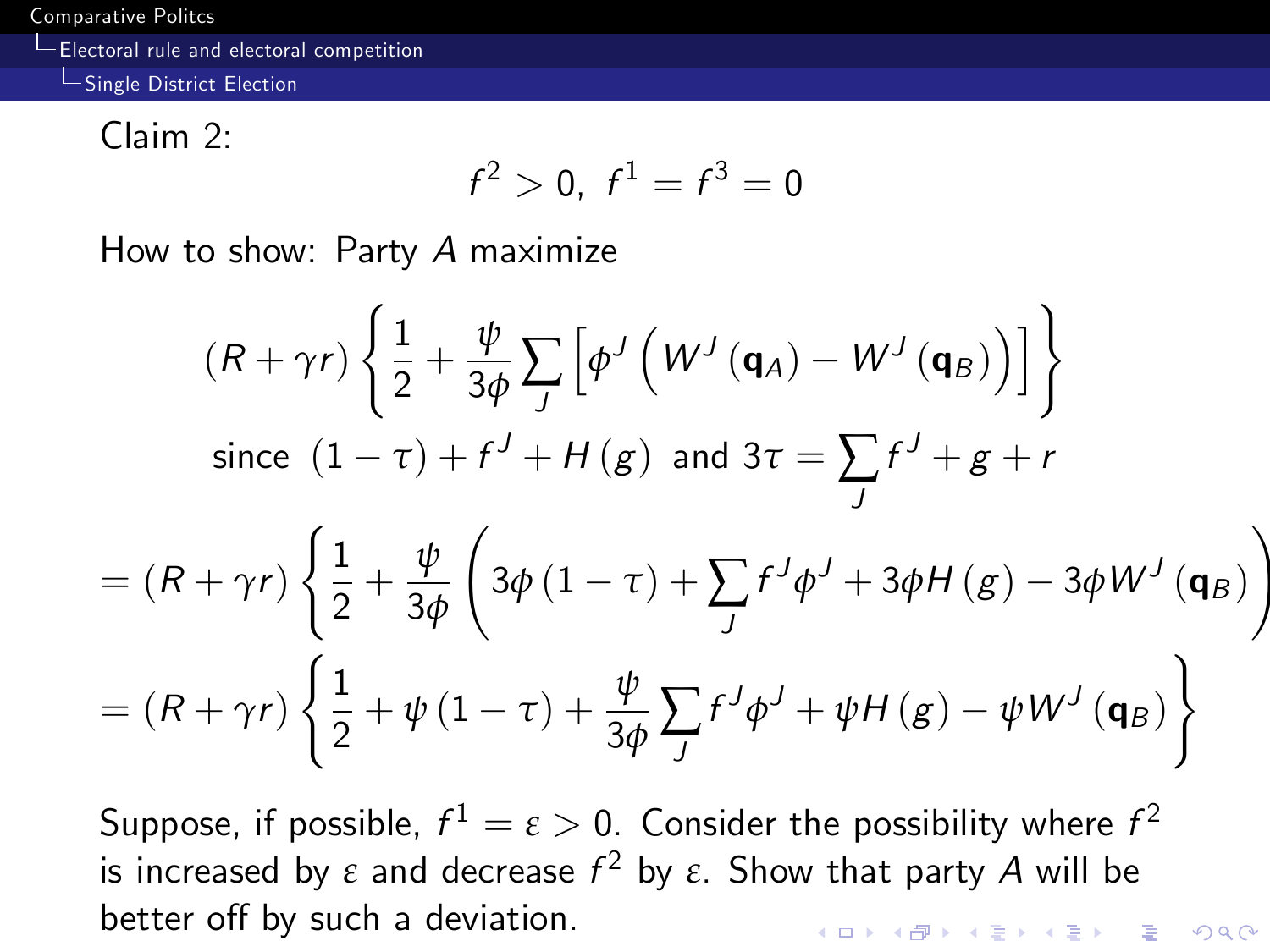### Single District Election

Claim 3: Less public good provision compared to socially optimal level.

Intuition: Note that budget constraint  $3\tau = \sum_{J} f^{J} + g + r$ . Compare the trade off between  $f^2$  and  $g$ . If we increase  $f^2$  or  $g$  by  $\varepsilon$ , tax has to increase by  $\epsilon/3$ , keeping everything else at the same level. Hence, the cost of increasing  $f^2$  or  $g$  would be the same, in particular, the cost of increasing the tax rate by  $\varepsilon/3$ . Compare the partial derivative of the objective functions with respect to  $f^2$  and  $g$ 

$$
(R + \gamma r) \left\{\frac{1}{2} + \psi \left(1 - \tau\right) + \frac{\psi}{3\phi} \sum_{J} f^{J} \phi^{J} + \psi H\left(g\right) - \psi W^{J} \left(\mathbf{q}_{B}\right) \right\}
$$

Condition determining the optimal level of  $g$ :

$$
(R + \gamma r) \frac{\psi}{3\phi} \phi^2 = (R + \gamma r) \psi H_g (g)
$$
  
or  $H_g (g) = \frac{\phi^2}{3\phi} \in \left(\frac{1}{3}, 1\right)$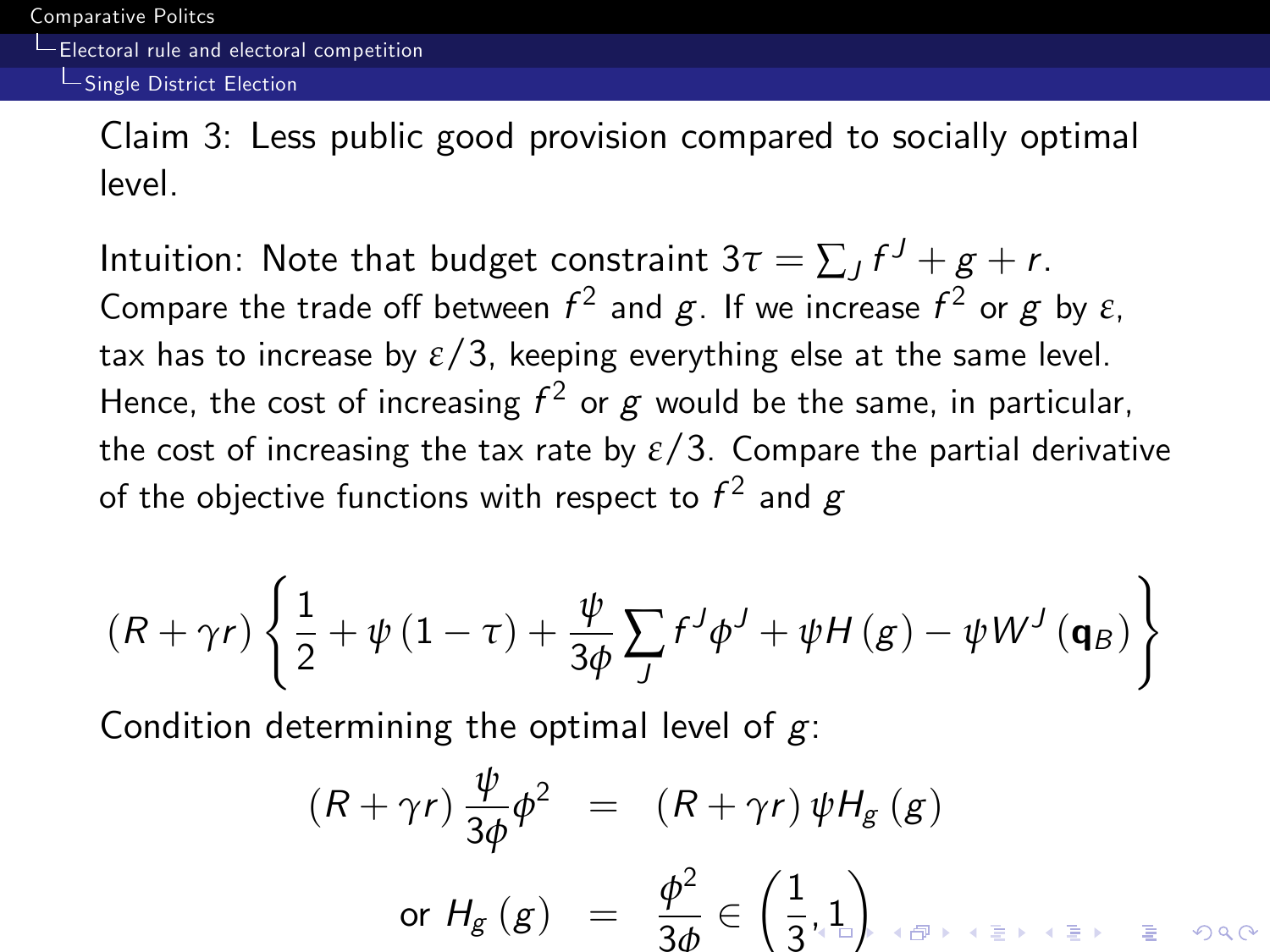Single District Election

Comparing the trade off between  $f^2$  and  $r$ ; and the trade off between  $f^2$  and  $\tau$  it can be shown that  $\tau^*=1$  and  $r^*$  can be positive

Proposition:

<span id="page-10-0"></span>In the single district election, only group 2 receives transfer and the public good provision is less than the socially optimal level.

**KORK STRATER STRAKER**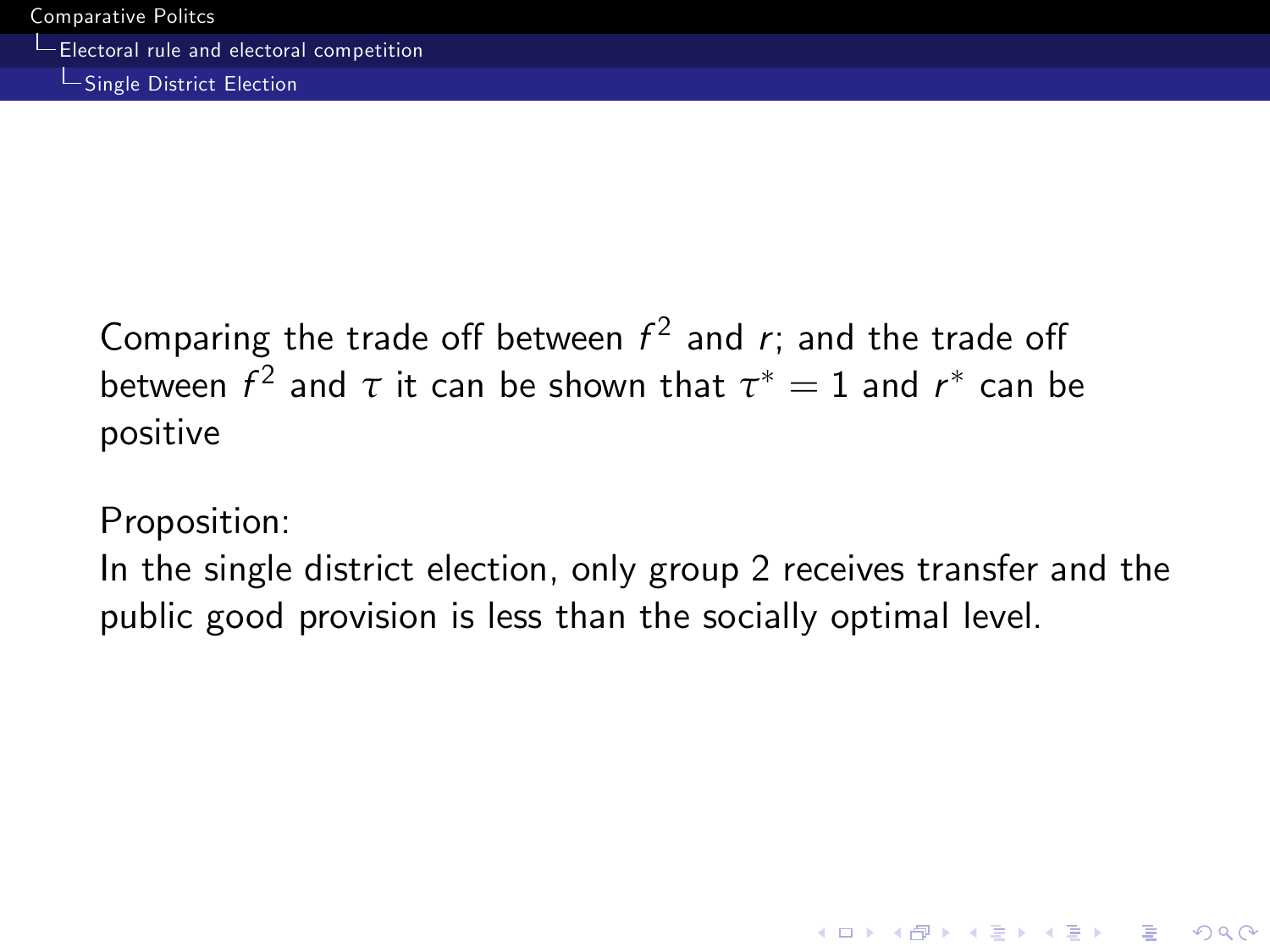Electoral rule and electoral competition

Multiple District Election

The winner has to win 2 seats out of 3. Note that District 2 is pivotal. It can be shown the party that wins the majority in district 2, also wins the national election.

$$
P_A = Pr\left[\pi_{A,2} \ge \frac{1}{2}\right]
$$
  
=  $\frac{1}{2} + \psi [W^2 (\mathbf{q}_A) - W^2 (\mathbf{q}_B)]$   

$$
(R + \gamma r) \left\{\frac{1}{2} + \psi (1 - \tau) + \psi f^2 + \psi H(g) - \psi W^J (\mathbf{q}_B)\right\}
$$

Compare the trade off between  $f^2$  and  $g$ 

$$
1=H_{g}\left( g\right)
$$

Recall that

Single district case H<sup>g</sup> (g) 2 (1/3, 1) Socially optimal H<sup>g</sup> (g) = 1 [3](#page-10-0)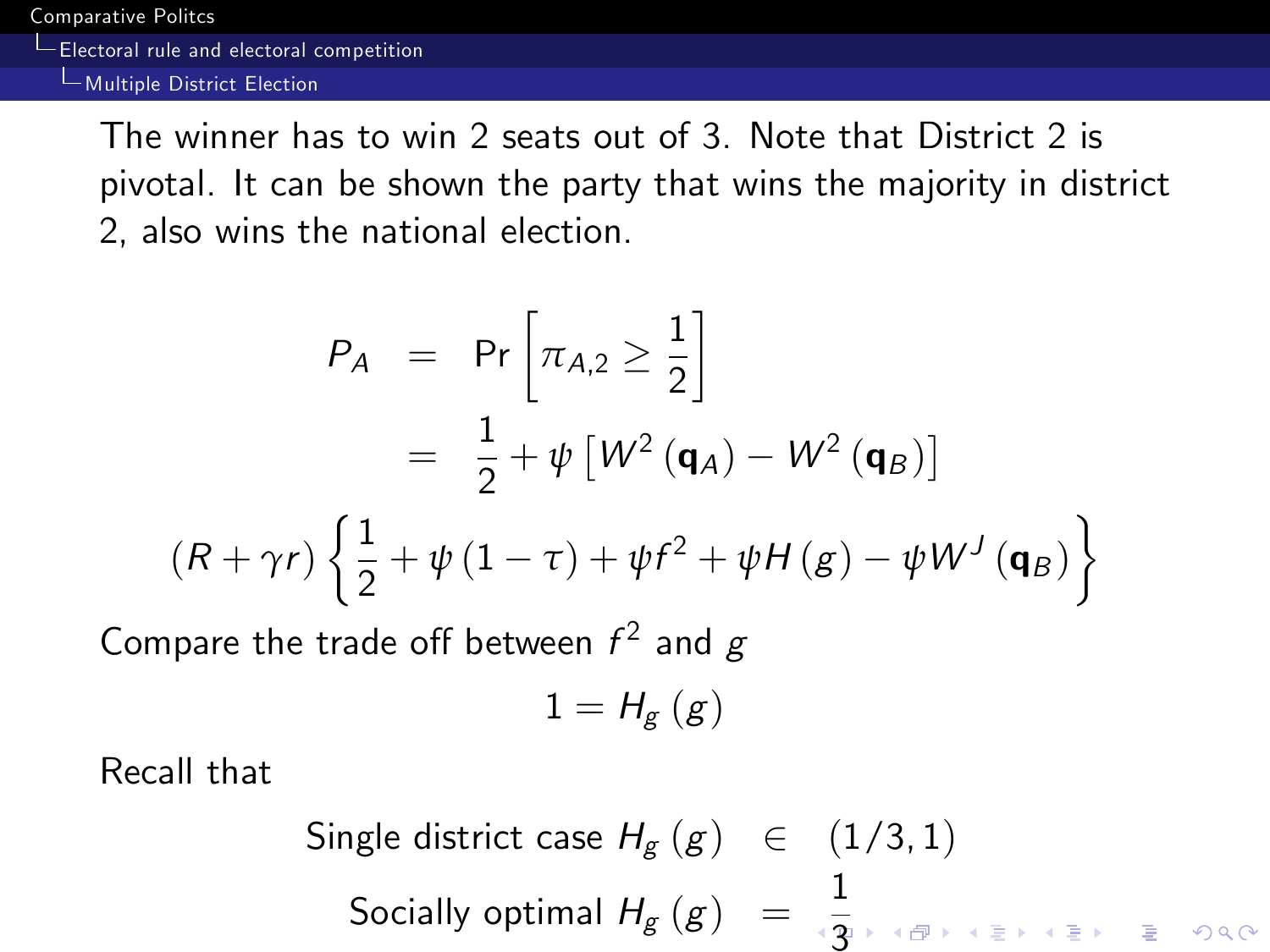Persson and Tabellini 2004

Empirical estimation of the hypothesis whether majoritarian system has smaller governments.

Data: 80 democracies between the period 1990 and 1998 Constitutional rule:

 $Maj = 1$  if the outcome determined through plurality rule in the most recent election to the legislature; 0 otherwise  $Pres = 1$  if the presedential system of government

**KORK STRATER STRAKER**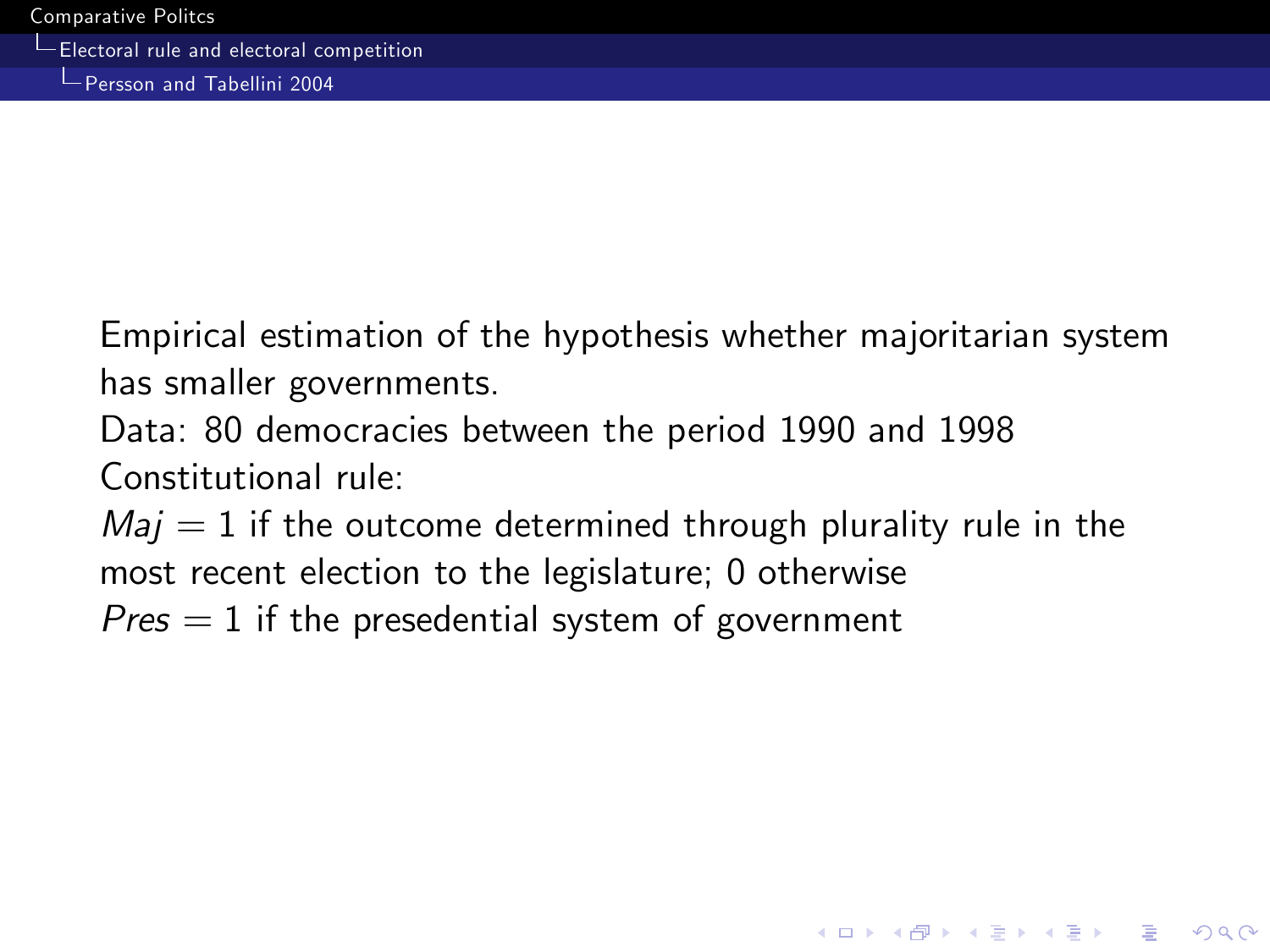Persson and Tabellini 2004

Empirical specification: Constitution selection

$$
S_i = \left\{ \begin{matrix} 1 \text{ if } G\left(\mathbf{X}_i\right) + e_i > 0 \\ 0 \text{ otherwise} \end{matrix} \right.
$$

Policy selection

$$
Y_i = F(S_i, \mathbf{Z}_i) + u_i
$$

Empirical issues with OLS estimation:

 $(i)$  conditional independence of  $e_i$  and  $u_i$ , (Heckman correction; IV estimation)

**KORK STRATER STRAKER** 

 $(ii)$  linearity assumption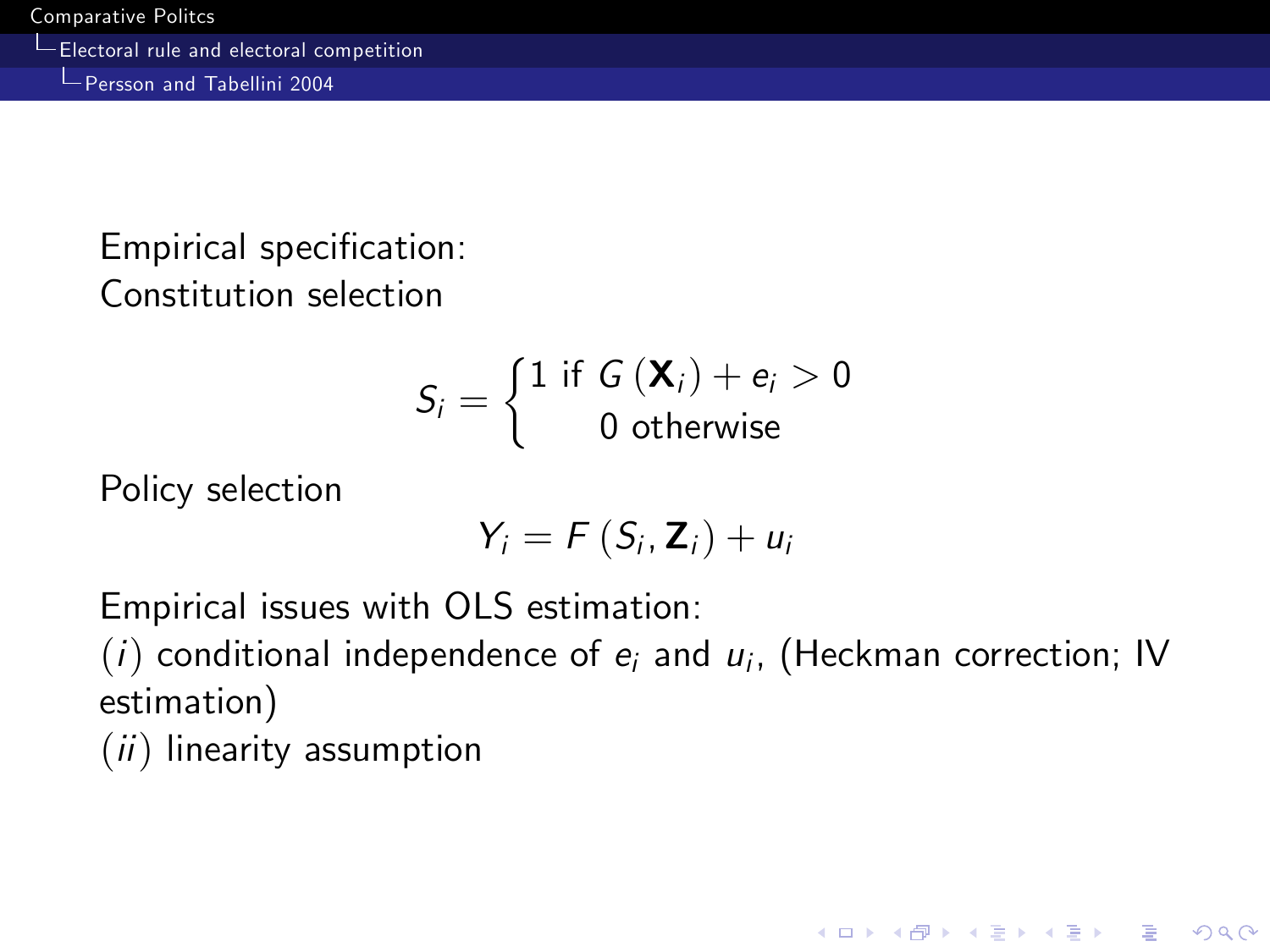Electoral rule and electoral competition

Persson and Tabellini 2004

## <span id="page-14-0"></span>OLS estimation: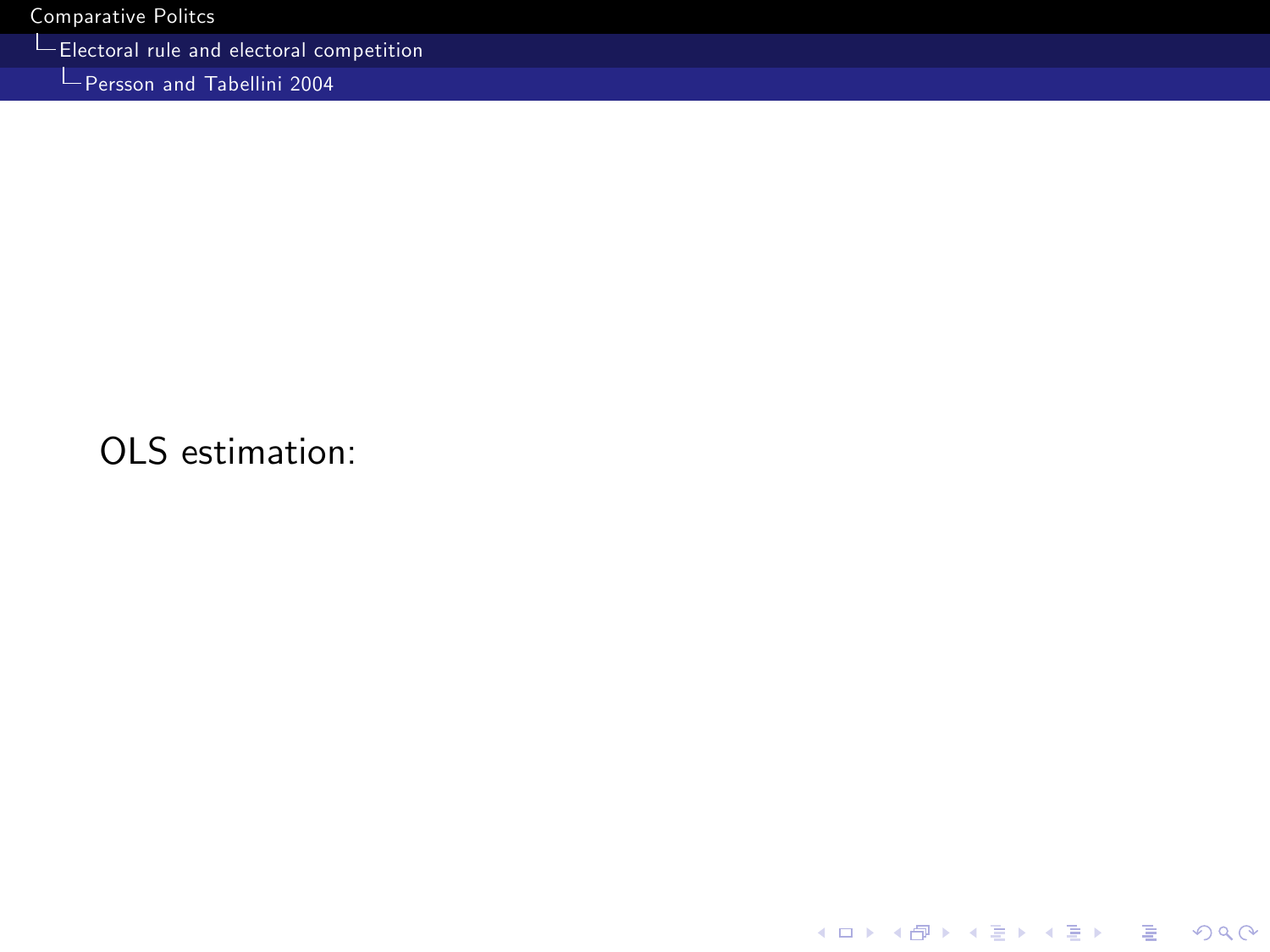|                    | (1)                     | (2)                                 | (3)                   | (4)                     | (5)               | (6)                    | (7)                    |
|--------------------|-------------------------|-------------------------------------|-----------------------|-------------------------|-------------------|------------------------|------------------------|
| Dependent variable | cgexp                   | cgexp                               | $c$ grev              | dft                     | cgexp             | cgexp                  | cgexp                  |
| pres               | $-5.18$                 |                                     | $-5.00$               | 0.16                    | $-2.65$           | $-7.75$                | $-6.46$                |
|                    | $(1.93)$ ***            |                                     | $(2.47)$ **           | (1.15)                  | (2.70)            | $(2.70)$ ***           | $(2.98)$ **            |
| maj                | $-6.32$<br>$(2.11)$ *** |                                     | $-3.68$<br>$(2.15)^*$ | $-3.15$<br>$(0.87)$ *** | $-1.45$<br>(2.32) | $-7.94$<br>$(3.74)$ ** | $-6.33$<br>$(2.48)$ ** |
| propres            |                         | $-6.56$                             |                       |                         |                   |                        |                        |
| majpar             |                         | $(3.01)$ **<br>$-6.96$<br>$(3.72)*$ |                       |                         |                   |                        |                        |
| majpres            |                         | $-10.37$<br>$(3.03)$ ***            |                       |                         |                   |                        |                        |
| pres_newdem        |                         |                                     |                       |                         |                   | 3.50<br>(2.72)         |                        |
| maj_newdem         |                         |                                     |                       |                         |                   | 3.58<br>(4.03)         |                        |
| newdem             |                         |                                     |                       |                         |                   | $-4.08$<br>$(2.23)*$   |                        |
| pres_baddem        |                         |                                     |                       |                         |                   |                        | 2.42<br>(4.16)         |
| maj_baddem         |                         |                                     |                       |                         |                   |                        | 2.06                   |
| baddem             |                         |                                     |                       |                         |                   |                        | (5.97)<br>$-5.73$      |
|                    |                         |                                     |                       |                         |                   |                        | (3.46)                 |
| $F$ -test (pres)   |                         | 0.43                                |                       |                         |                   | $4.01**$               | 1.40                   |
| $F$ -test $(maj)$  |                         |                                     |                       |                         |                   | $3.18*$                | 0.66                   |
| Sample             | 1990's                  | 1990's                              | 1990's                | 1990's                  | 1960-1973         | 1990's                 | 1990's                 |
| Observations       | 80                      | 80                                  | 76                    | 72                      | 42                | 80                     | 80                     |
| $R^2$              | 0.71                    | 0.70                                | 0.68                  | 0.50                    | 0.79              | 0.72                   | 0.70                   |

TABLE 2-SIZE OF GOVERNMENT AND CONSTITUTIONS: OLS ESTIMATES

Notes: Robust standard errors are in parentheses. All regressions include our standard controls, lyp, lpop, gastil, age, trade, prop65, prop1564, federal, and oecd, plus a set of indicator variables for continental location and colonial origin, except that age is missing in column  $(5)$ – $(6)$ , while gastil is missing in column  $(7)$  and replaced by polity in column  $(5)$ . F-test (pres) refers to tests of the hypotheses that the coefficient for *propres* is equal to the difference between the coefficients for *majpres* and *majpar* [column  $(2)$ ], the sum of the coefficients for *pres* and *pres\_newdem* is zero [column  $(6)$ ], and the sum of the coefficients for pres and pres\_baddem is zero [column  $(7)$ ]. F-test (maj) refers to the corresponding tests with regard to maj [columns  $(6)$  and  $(7)$ ].

- \* Significant at the 10-percent level.
- \*\* Significant at the 5-percent level.
- \*\*\* Significant at the 1-percent level.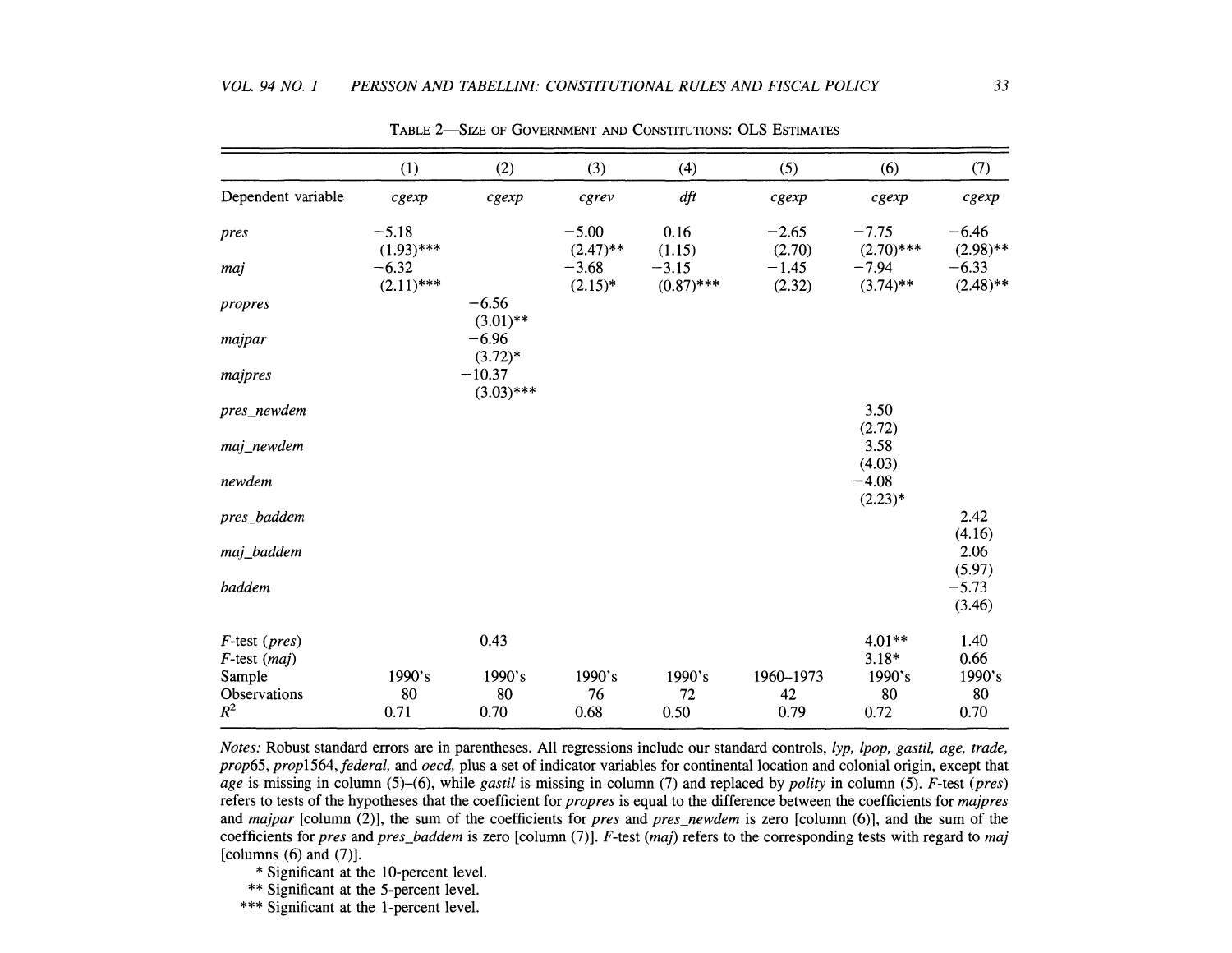## <span id="page-16-0"></span>Public Debt

K ロ K K (P) K (E) K (E) X (E) X (P) K (P)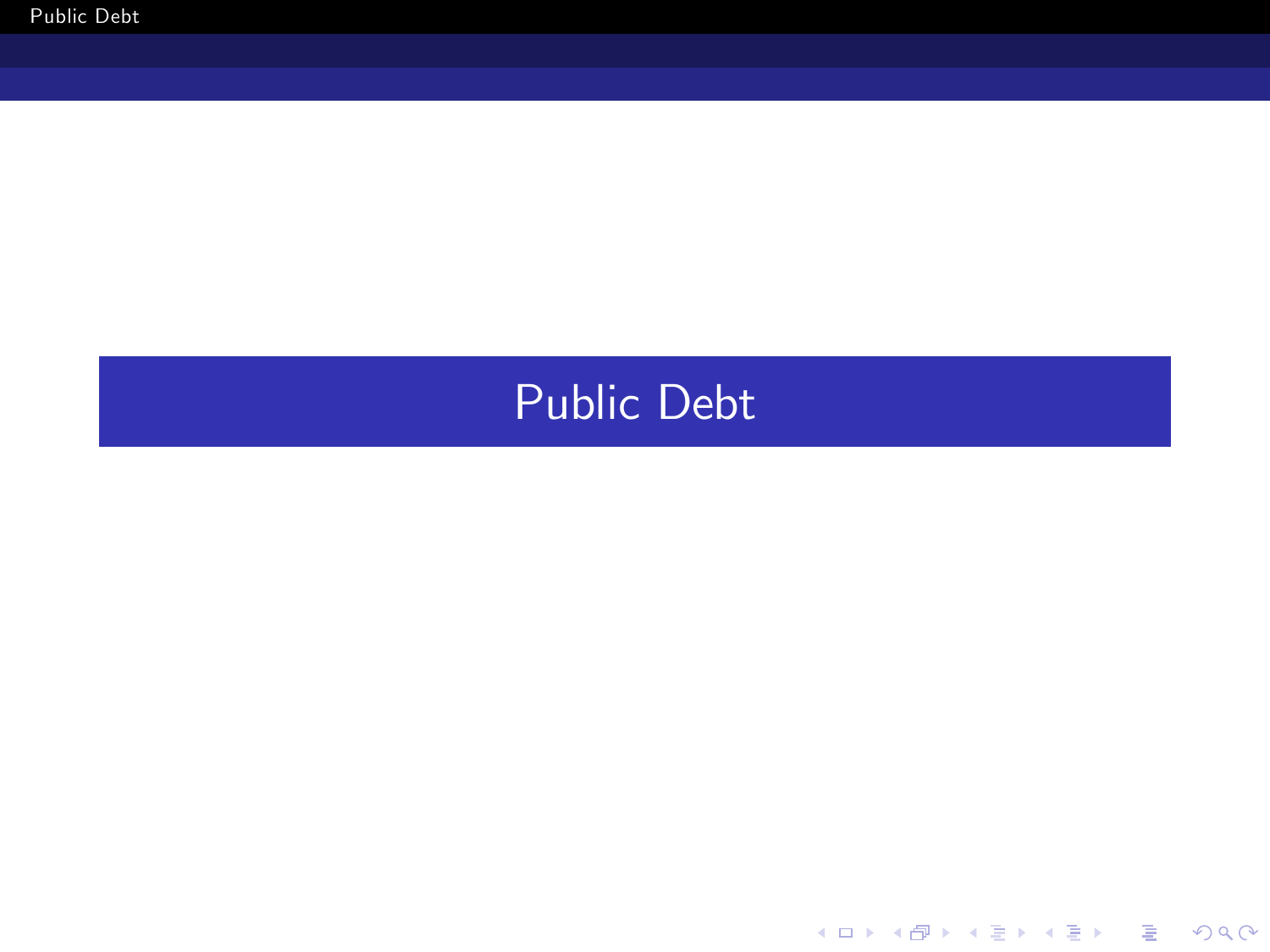Do political and institutional factors play any role in determining the public debt policy?

Observation:

<span id="page-17-0"></span>High debt accumulation in countries ruled by coalition governments and weak governments Second, Budgetary procedure with veto rights correlated with high debt accumulation.

**KORK STRATER STRAKER**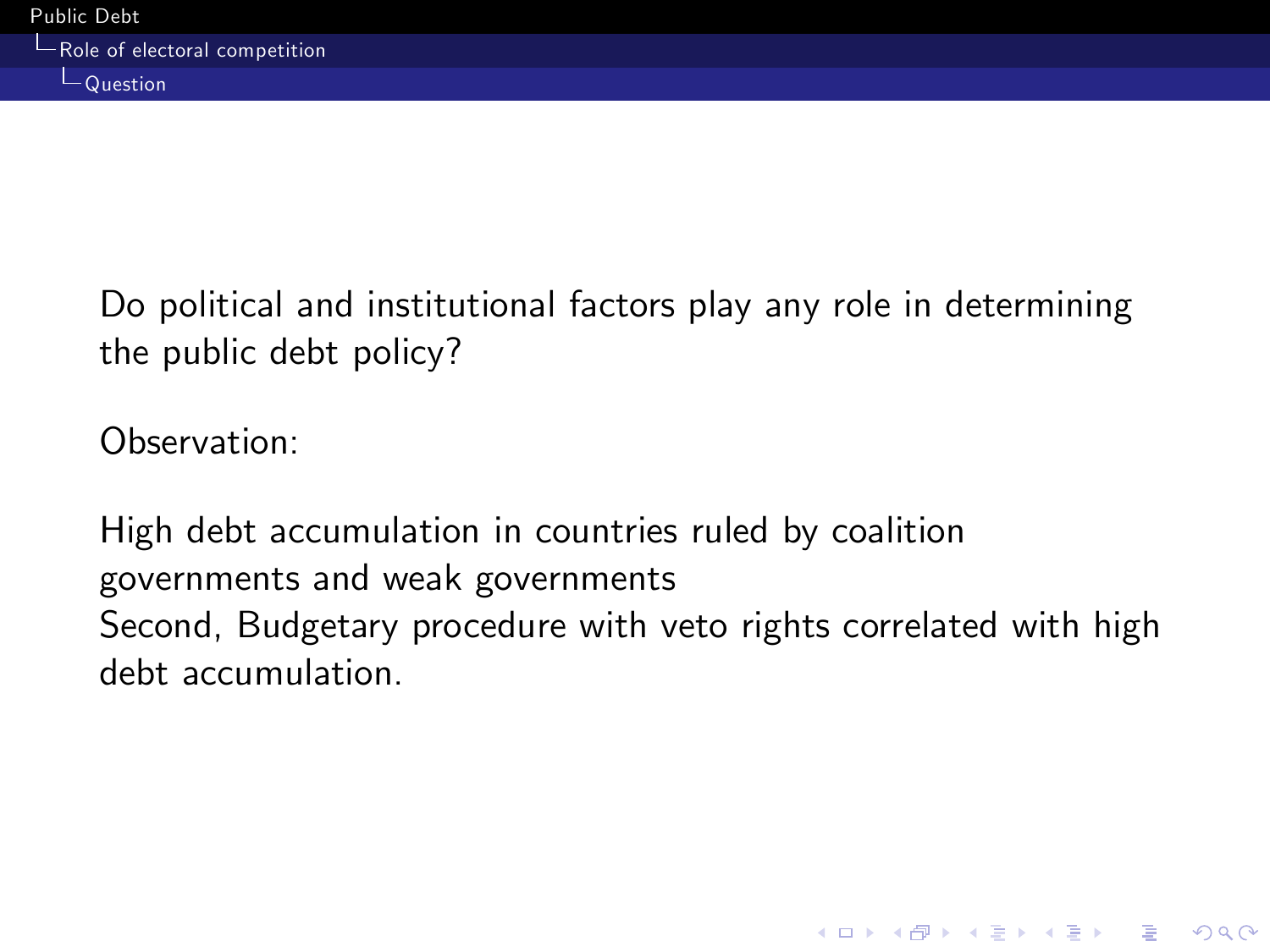Role of electoral competition

 $\Box$  A model of public debt

2-period economy

An individual starts with an endowment e in the first period and earns from labour income in the second period.

Private consumption

$$
u = c_1 + c_2 + V(x); x = 1 - I
$$

Budget constraint

$$
c_1 + b = e
$$
  

$$
c_2 = (1 - \tau) \, l + \rho b
$$

Claim:  $b^* \in (0, e) \Rightarrow \rho = 1$  (follows from linear utility and no discounting) Hence,

$$
c_1+c_2=e+(1-\tau)I
$$

<span id="page-18-0"></span>Equilibrium labor supply L (*τ*) : Solve max  $e + (1 - \tau) I + V(x) \Rightarrow L(\tau) = 1 - V_{x}^{-1} (1 - \tau)$  $e + (1 - \tau) I + V(x) \Rightarrow L(\tau) = 1 - V_{x}^{-1} (1 - \tau)$  $e + (1 - \tau) I + V(x) \Rightarrow L(\tau) = 1 - V_{x}^{-1} (1 - \tau)$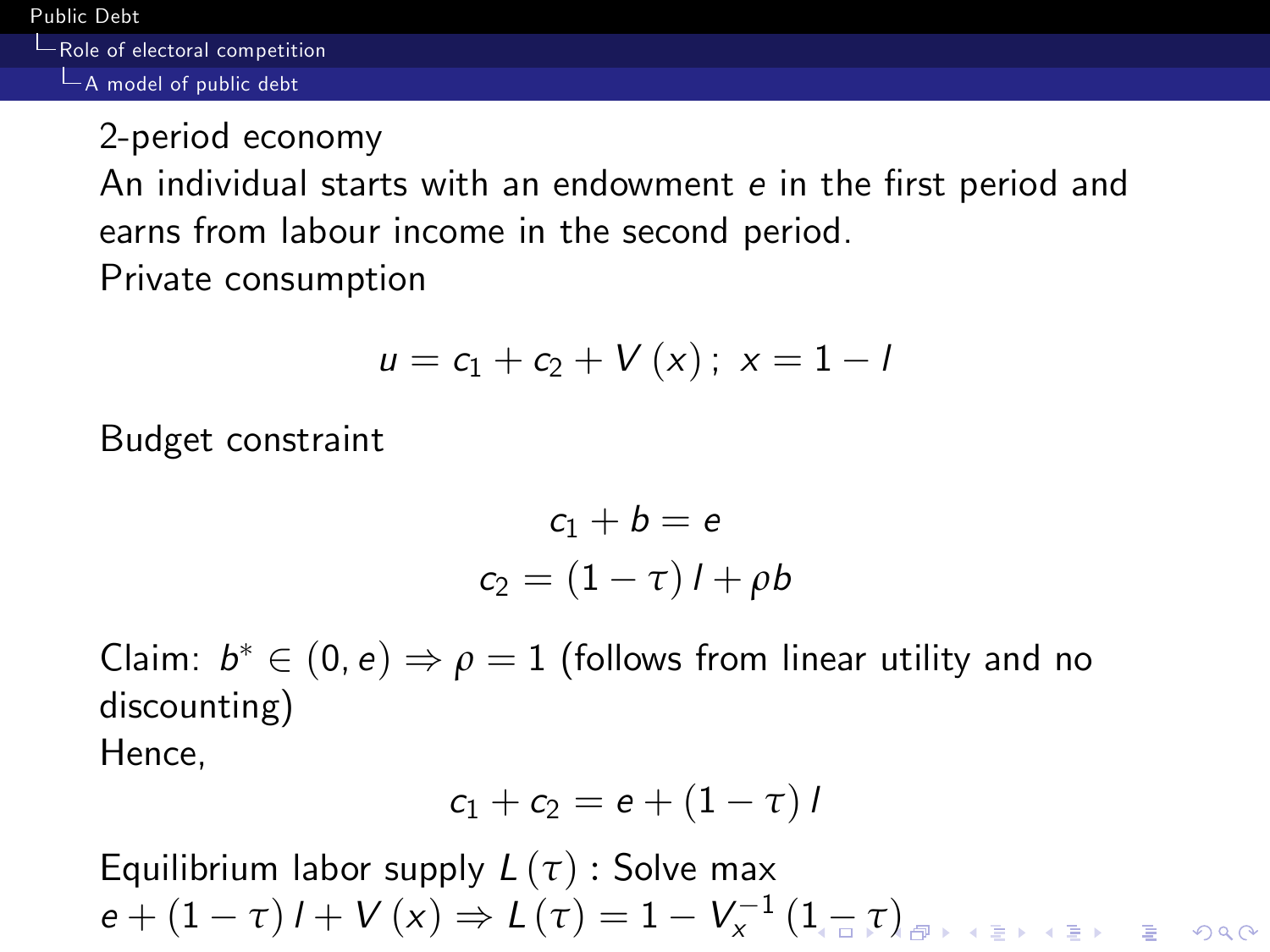Role of electoral competition

A model of public debt

### Government budget constraint

$$
g_1 = b
$$
  

$$
g_2 + b = \tau L(\tau)
$$

Since the optimal choice of l and b is completely determined by *τ* (and therefore, also by  $g_2 + b$ ), we can rewrite a consumers indirect utility from private consumption as

$$
W\left(g_2+b\right)=\underset{\tau}{\text{max}}\left(c_1+c_2+V\left(x\right)\right)
$$

<span id="page-19-0"></span>Claim:  $W_b = W_g < 0$  (change in b or in  $g_2$  changes  $\tau$  exactly at the same rate) Claim:  $W_{bb}$ ,  $W_{gg}$ ,  $W_{gb}$  < 0 (concave V) Public good consumption:  $H(g_1)$ ,  $H(g_2)$ .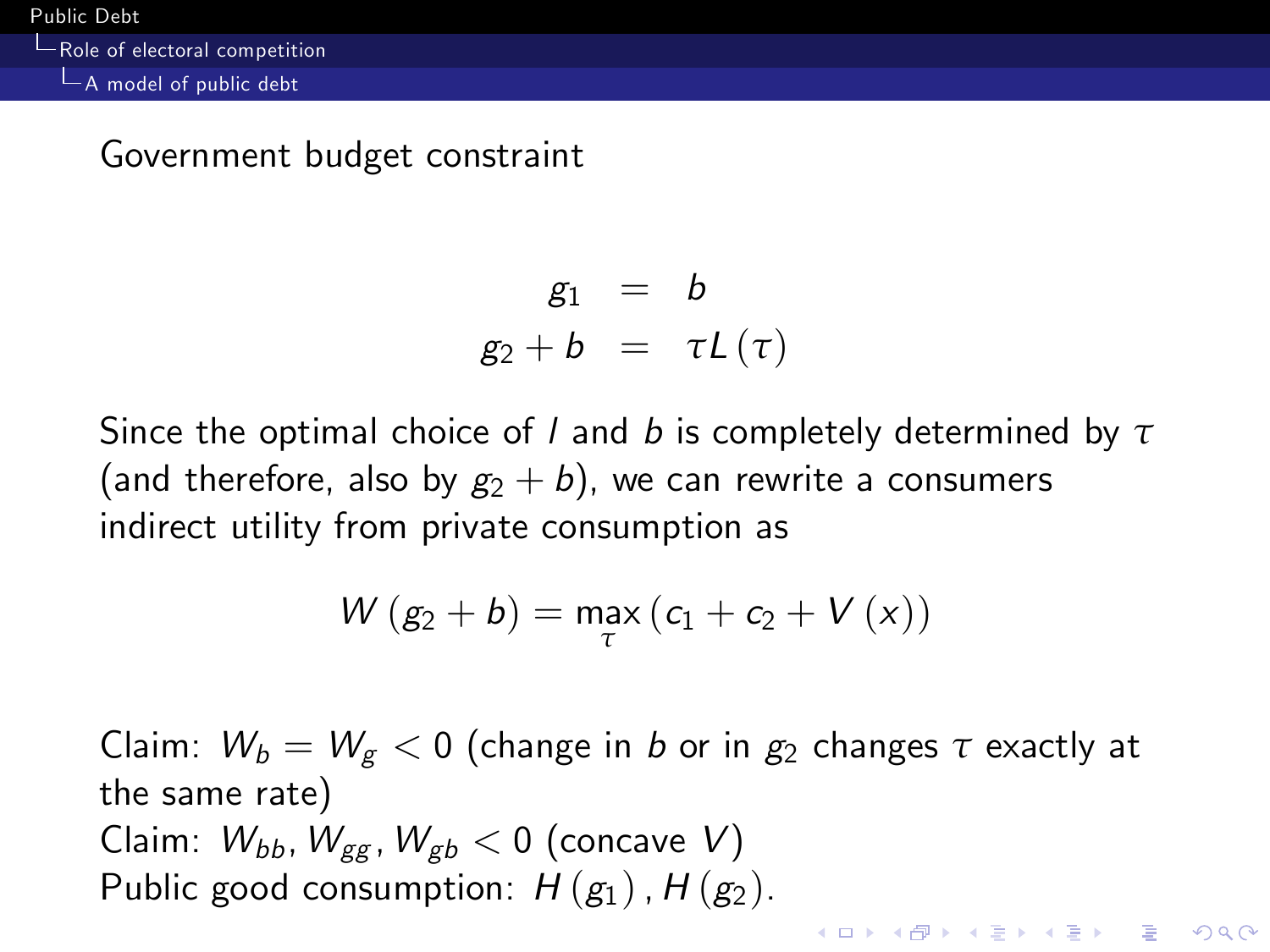[Public Debt](#page-16-0)

Role of electoral competition

#### $\overline{\phantom{a}}$  Conflict in interest among voters

2 groups of voters,  $D$  and  $R$ , care about two different types of public goods  $g^D$  and  $g^R$ .

$$
g_t=g_t^D+g_t^R,~t=1,2
$$

Utility of group J

$$
w^{J}=W\left(g_{2}+b\right)+H\left(g_{1}^{J}\right)+H\left(g_{2}^{J}\right)
$$

Normative benchmark: Consider the problem of a social planner choosing  $\big( g_1^D$  ,  $g_1^R$  ,  $g_2^D$  ,  $g_2^R$  :  $g_1^D+g_1^R=g_1=b; g_2^D+g_2^R=g_2 \big)$  to maximize  $\overline{w^D+w^R})$ FOC:

$$
2W_b + H_g \left(g_1^J\right) = 0, \quad J = D, R
$$
  

$$
2W_g + H_g \left(g_2^J\right) = 0, \quad J = D, R
$$

Claim:

$$
g_1 = g_2
$$
 (Since  $W_b = W_g$ )  
\n $g_t^D = g_t^R$  (by symmetry)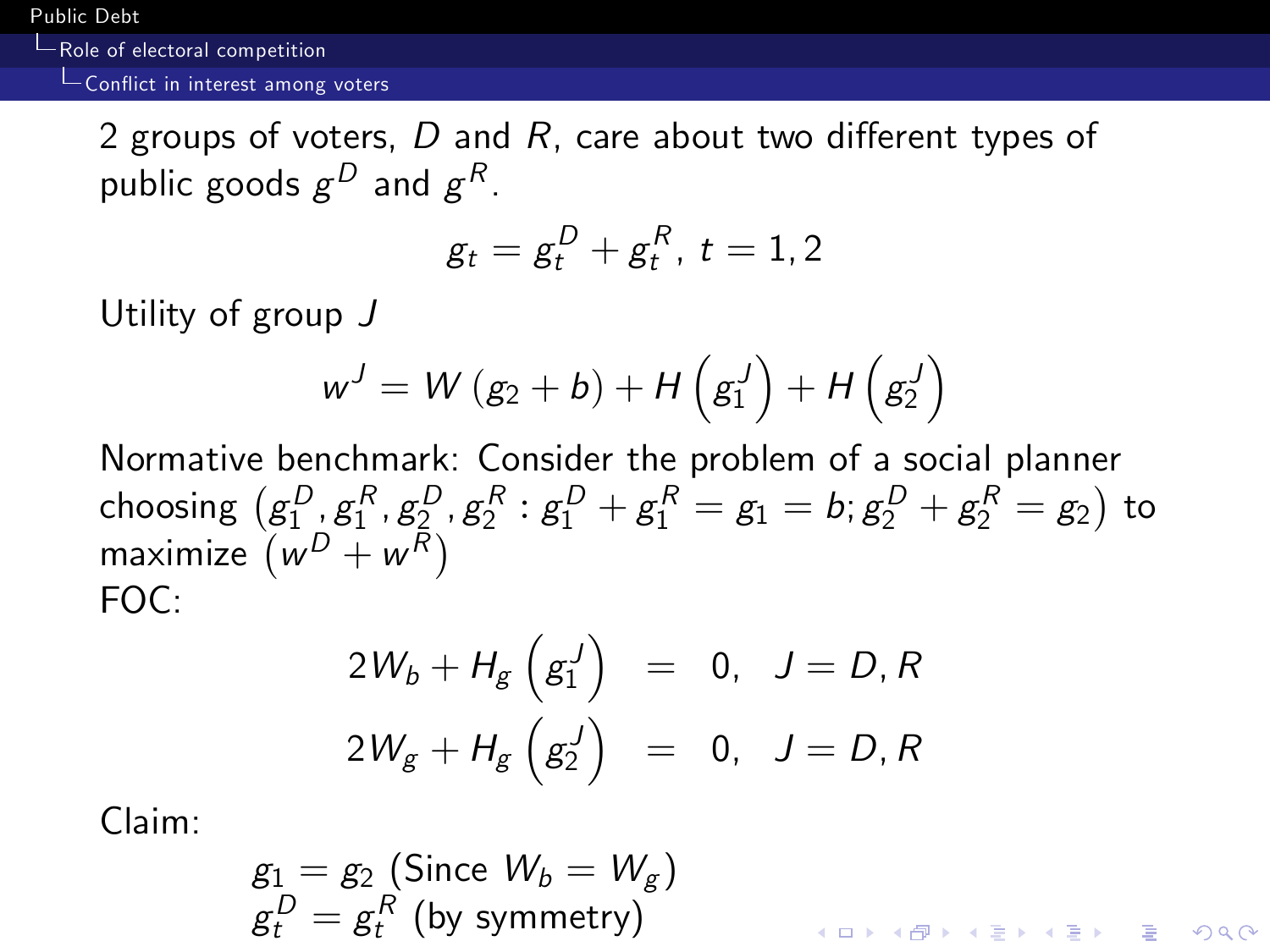Each group is free to set public spending on its favored good. Solve equilibrium outcome by backward induction. Consider group J's decision problem in period 2

$$
\max W\left(b+g_2^J+g_2^J\right)+H\left(g_2^J\right)
$$

FOC:

$$
W_g\left(b+g_2^J+g_2^J\right)+H_g\left(g_2^J\right)=0
$$

Comparing the corresponding FOC of the social planner's problem, we see that  $g_2^J$  would be higher in this case (use the fact that  $W_{\sigma}$  < 0 and  $W_{\sigma\sigma}$ ,  $H_{\sigma\sigma}$  < 0) Why? Intuition: benefit from the public good remains the same, but half the cost is borne by the other group.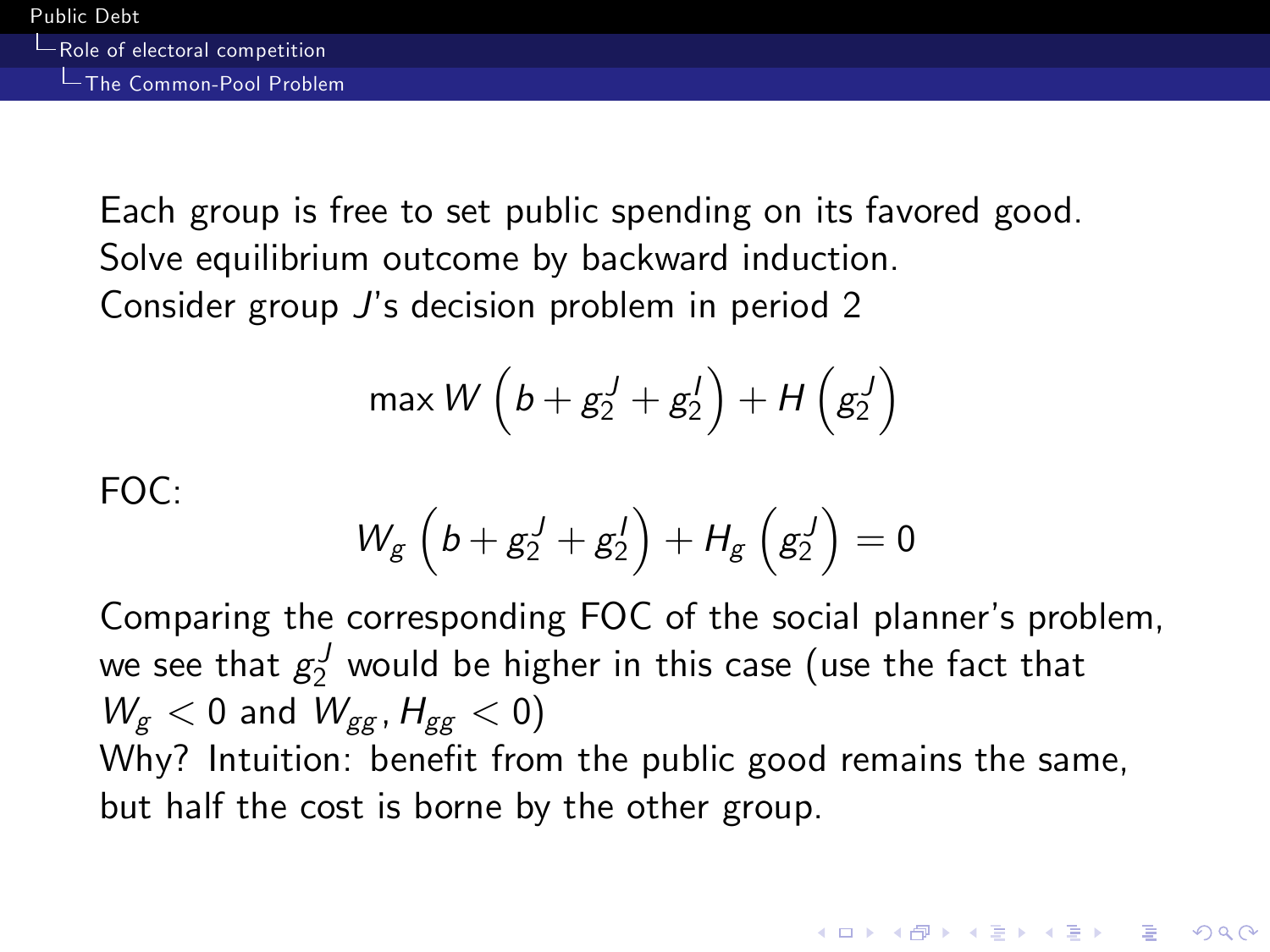Role of electoral competition

### The Common-Pool Problem

From period 2's solution, we can write  $g_2^J = G^J\left(b\right)$  (easy to show that  $\mathsf{G}'\left( b\right) <0$ : follows from the fact  $\mathsf{\left. W_{gg}\text{, }H_{gg}\text{, }W_{gb}<0\right) }$ Consider group J's decision problem in period 1

$$
\max_{g_1^J} W\left(b+G^J\left(b\right)+G^I\left(b\right)\right)+H\left(g_1^J\right)+H\left(G^J\left(b\right)\right) \text{ subj to } g_1^J+g_1^J=
$$

FOC:

$$
W_b + W_g\, G_b^I + H_g\left(g_1^J\right) = 0
$$

Use  $W_b=W_{\!(\beta\!)}$  and  $W_{\!(\beta\!)}+H_{\!(\beta\!)}\left({\bf g}_2^J\right)=0$  to get

$$
H_g\left(g_1^J\right)=H_g\left(g_2^J\right)\left(1+G_b^I\right)
$$

**KORK EXTERICATES** 

Conclusion:  $(i)$  More spending than optimal and  $(ii)$  more spending in period 1 than in period 2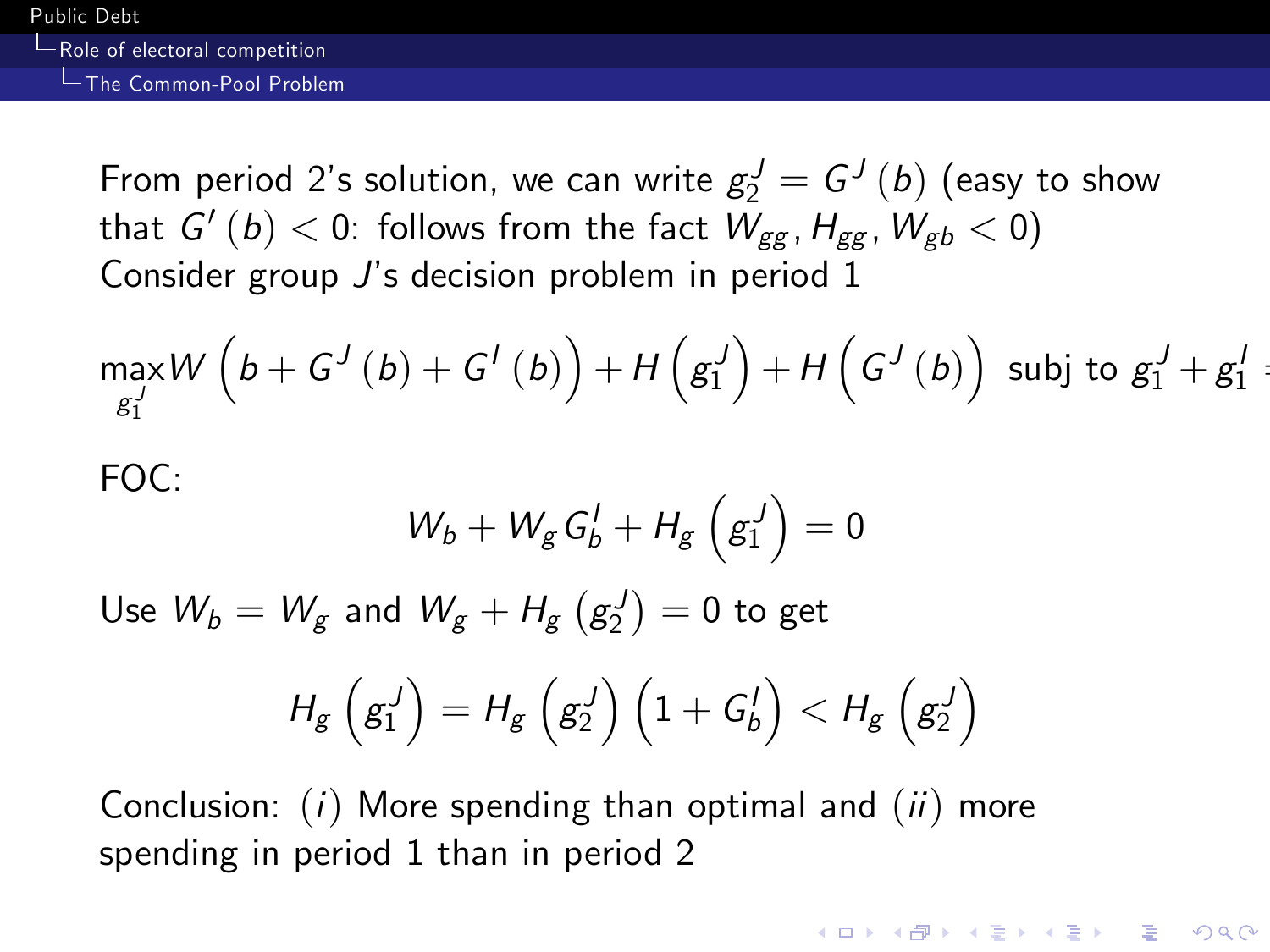Other strategic incentives to maintain debt

Uncertainty about future receipt of its favored public good (caused due to electoral mechanism) (Alesina and Tabellini 1990), Uncertainty about future size of favored public good provision (Persson and Svensson 1989) Manipulate chances of reelection (Aghion and Bolton 1990)

Nature of debt accumulation - (Song et al 2008) if tax distortions are small, progressive debt accumulation, if tax distortions are large, convergence to a stationary debt level (mean reverting process)

**KORK EXTERICATES**